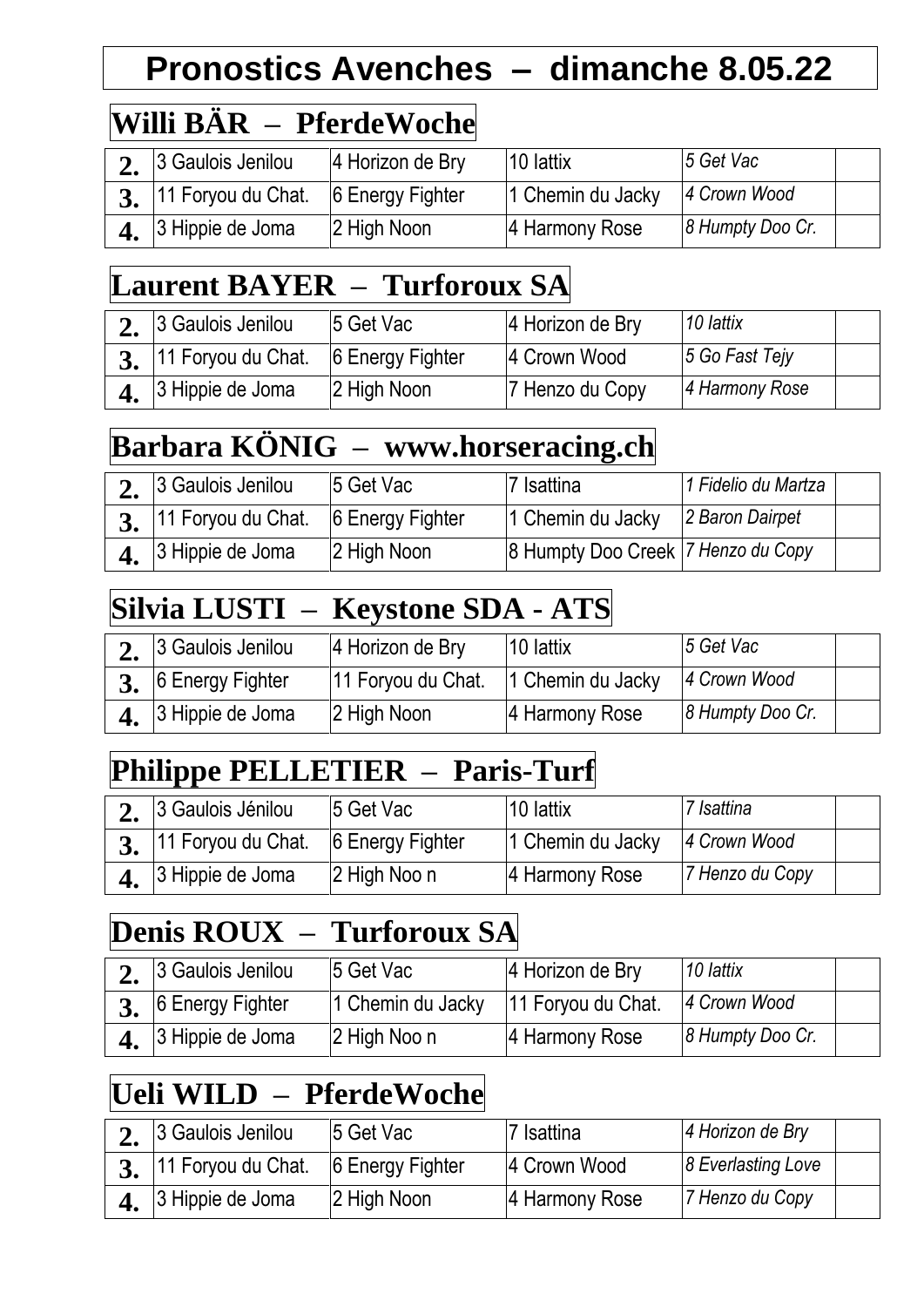# **Pronostics Zurich-Dielsdorf – dimanche 8.5.22**

## **Willi BÄR – PferdeWoche**

|    | 8 Cri de Lope        | 11 Fiesta    | 5 Jascarpone     | 2 Pontero         |
|----|----------------------|--------------|------------------|-------------------|
| 2. | 2 Nick Cassidy       | 1 Hericourt  | 6 Tenorio        | 8 Fleur d'Ipanema |
| 3. | 2 Singledon          | 5 Moderator  | 3 Ulster         | 8 Praetorius      |
| 4. | 3 Baraka de Thaix    | 1 Candalex   | 4 Feux de Bois   | 2 Bergerac        |
| 5. | 3 The Iconist        | 1 Tortuguero | 5 Tirana         | 6 Taiga Arc       |
| 6. | Whaze                | 3 Justin     | 4 Zandvoort      | 2 Hautot          |
| 7. | <b>Divine Beauty</b> | 2 Archer     | 9 Rumba          | 3 Stone Axe       |
| 8. | 6 Scotsh Club        | 7 Jazou      | 9 South Carolina | 2 Giulietta       |

## **Laurent BAYER – Turforoux SA**

|    | 2 Pontero            | 5 Jascarpone      | 1 Fairy Wish        | 8 Cri de Lope  |
|----|----------------------|-------------------|---------------------|----------------|
| 2. | 2 Nick Cassedy       | 1 Hericourt       | 3 Vallee des Fleurs | 4 Enjoy Vijay  |
| 3. | 2 Singledon          | 1 Friendly Face   | 5 Moderator         | 7 Sir Vulcano  |
|    | 1 Candalex           | 3 Baraka de Thaix | 2 Bergerac          | 4 Feux de Bois |
| 5. | Tortuguero           | 6 Taiga Arc       | 2 Charming Wally    | 5 Tirana       |
| 6. | Whaze                | 3 Justin          | 2 Hautot            | 4 Zandvoort    |
| 7. | <b>Divine Beauty</b> | 4 Patrick's Night | 9 Rumba             | 2 Archer       |
| 8. | 6 Scotsh Club        | 7 Jazou           | 2 Giulietta         | 1 Corniche Bay |

## **Barbara KÖNIG – www.horseracing.ch**

|    | 2 Pontero         | 3 Mister Zoff  | 6 River Bird        | 1 Fairy Wish      |
|----|-------------------|----------------|---------------------|-------------------|
| 2. | 1 Héricourt       | 2 Nick Cassedy | 3 Vallée des Fleurs | 6 Tenorio         |
| 3. | 2 Singledon       | 8 Praetorius   | 3 Ulster            | 51 Friendly Face  |
| 4. | 3 Baraka de Thaix | 1 Candalex     | 4 Feux de Bois      | 2 Bergerac        |
| 5. | 3 The Iconist     | Tortuguero     | 5 Tirana            | 6 Taiga Arc       |
| 6. | Whaze             | 3 Justin       | 4 Zandvoort         | 2 Hautot          |
| 7. | 1 Divine Beauty   | 2 Archer       | 9 Rumba             | 4 Patrick's Night |
| 8. | 6 Scotsh Club     | 2 Giulietta    | 4 Qadan             | 7 Jazou           |